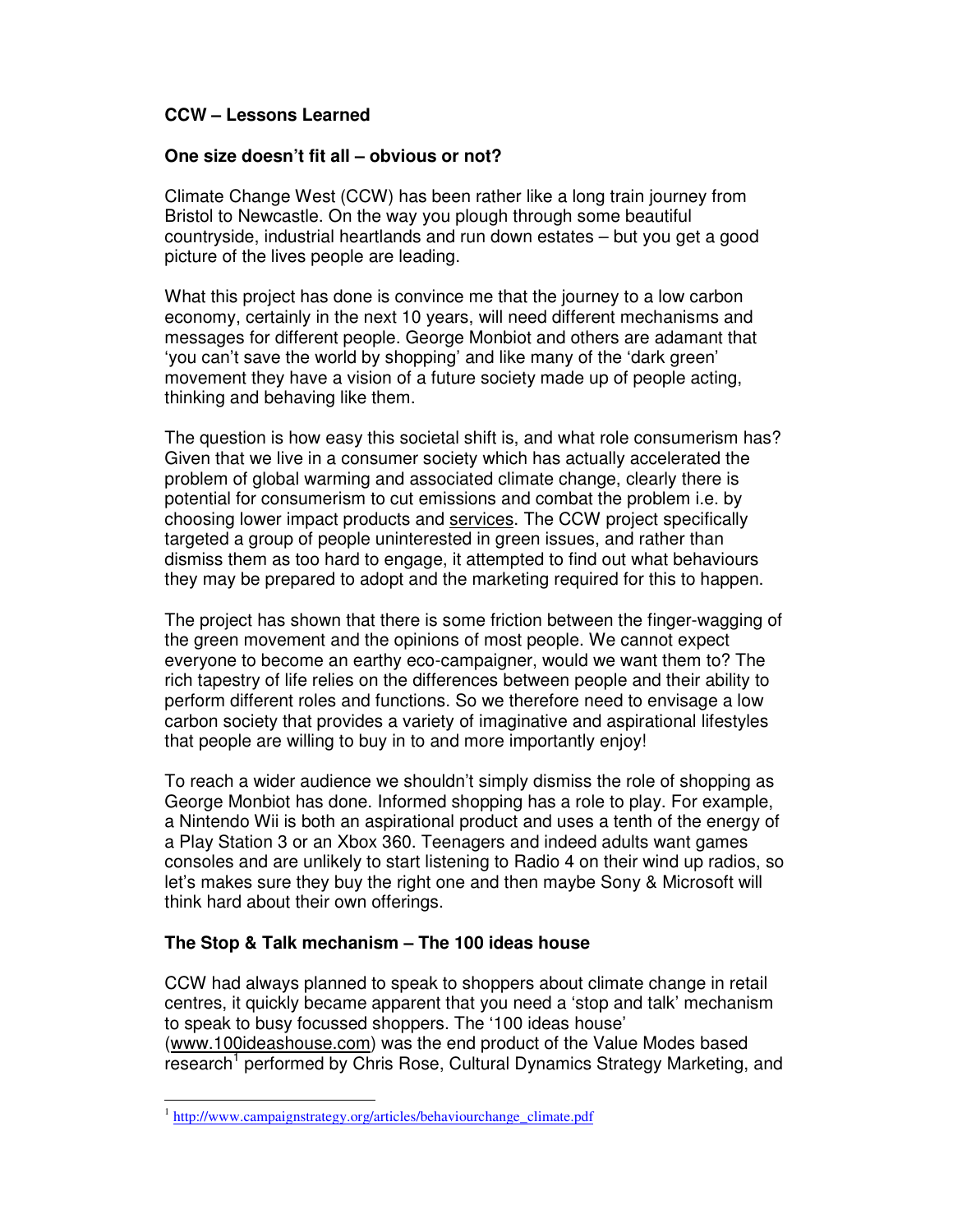KSBR to identify the best mechanism for engaging. The house included 50 energy saving ideas with a competition asking people for their ideas to help us reach 100, the winner will receive a £2,000 energy efficiency makeover of their home.

The house was designed to sit in a retail environment and one indicator of success that also formed a barrier, was the public's immediate perception that we were selling something – quite often kitchens!

We have now spent several weeks in two of the busiest retail centres in the Avon area. We have seen a broad spectrum of the UK's population - 'warts and all' - and gauged their reaction to the aspirational '100 ideas house' packed full of 'energy smart' ideas to help them become 'climate cool'.

The three Needs Groups – Inner Directed (IDs), Outer Directed (ODs) and Sustenance Driven (SD) have all visited the house and all interacted with it to varying degrees.

Our target group was the ODs, for whom shopping is leisure and consumerism is king. I have therefore dealt with their reaction first.

#### **The Outer Directed, so-called 'Prospectors'**

The research into the ODs was split into the two largest values modes groups, the Now People and the Golden Dreamers. Whilst I can't necessarily give an accurate distinction between how these two groups interacted with the house, there is one clear distinction between the ODs that have children and those that don't.

One thing that surprised us for both OD groups was the lack of interest in the large energy saving recommended (ESR) television. Most of the ODs owned a 32"+ TV or had recently bought one.

#### **The ODs without children**

The ODs without children weren't sceptical of the existence of climate change. The scale of the problem and threat seemed to them over hyped' but, based on their own observations of changing seasons and weather patterns, they agreed it was happening in their lifetime. They weren't interested in the science or forthcoming with the counter arguments. Whilst they thought the motivations behind the house were laudable they didn't necessarily buy in to the 'climate cool' ethos.

They were already taking small steps and were interested in the low cost technical solutions like low energy light bulbs; however, they wanted to see others take action first before they made large sacrifices or high cost investments i.e. councils and countries doing their bit first.

This group tended to home in on one or two ideas that you can purchase, ask where they can purchase them and proceed to head off in that direction. The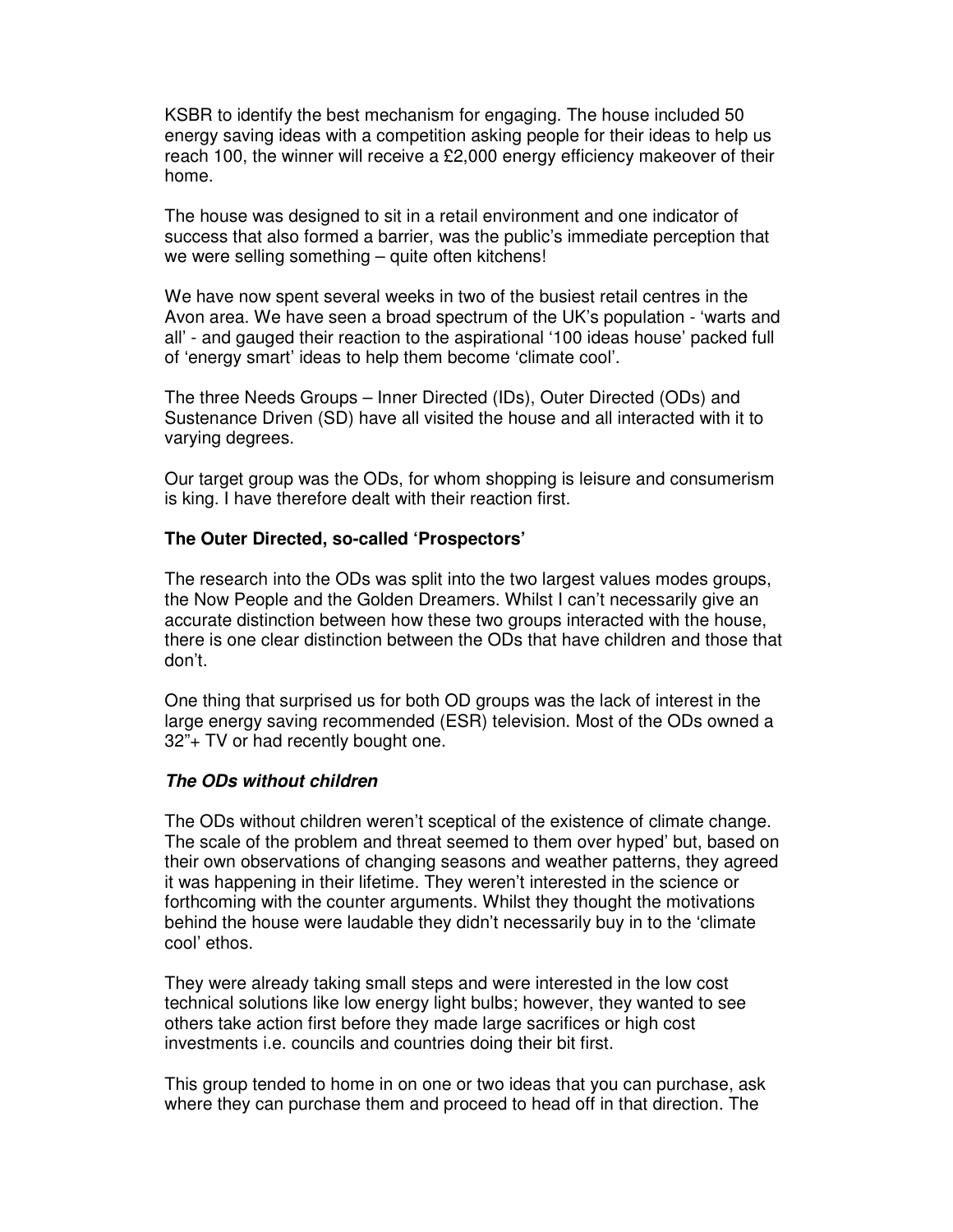top items were the Brabantia washing line (the most popular item in the house and loved by all value modes), Shaun the Sheep, the Wattson device, the halogen-style low energy bulbs, and the Tefal Quick Cup kettle.

The best example was that of the Estée Laude promotion girl who wandered past the house and saw the Brabantia washing line and exclaimed:

"Where do you get those, that's amazing, that's the best thing I have ever seen, I want one! I never thought I'd be interested in something like that, a washing line, but the one in my garden looks really ugly. Now I live in my own house I have to think about washing."

This could be the single most outer directed reaction we encountered, I told her they sold it at John Lewis and off she ran to buy it. Her reaction typified this group, I like that item – I will go away buy it and use it.

They loved the look and feel of the stand. In particular the kitchen was very aspirational (we had several people photograph it and measure up to use as a plan for their own home). The wallpaper in the lounge that I thought was disgusting was actually very popular, highlighting why inner directed people working in NGOs and Quangos aren't always well placed to design campaigns aimed at the OD or the wider general public. We trusted an interior designer to know more than us about design trends and guess what, they did!

The ODs without children were reluctant to enter our competition (except late teens), the 50 ideas we already had were more than sufficient and their ideas wouldn't be good enough. They thought the bags looked good and promised to look through the ideas at home, but a free gadget or light bulb would have increased their impact and given them currency for this group.

#### **So did it work for them – Yes, if you want them to consider two to three specific actions.**

#### **The ODs with children**

The ODs with children also felt that climate change was real and often cited the summer's high rainfall and / or flooding in Gloucestershire as evidence. They were more aware of the scale of the challenge but also less optimistic about our ability to meet the challenge climate change poses. Their children gave them an excuse to stop and explore the house i.e. they were doing it for their kids. The children also provided moral support:

### "What do you think sweetheart, have you got any ideas?"

This group were more inclined to spend time in the house and search for the ideas on offer. Whilst they also tended to enquire about the hot products listed previously, they were pleased to discover that they were already doing a number of the ideas in the house already. For example, a several ODs with children mentioned that they have recently fitted an 'A' rated boiler which they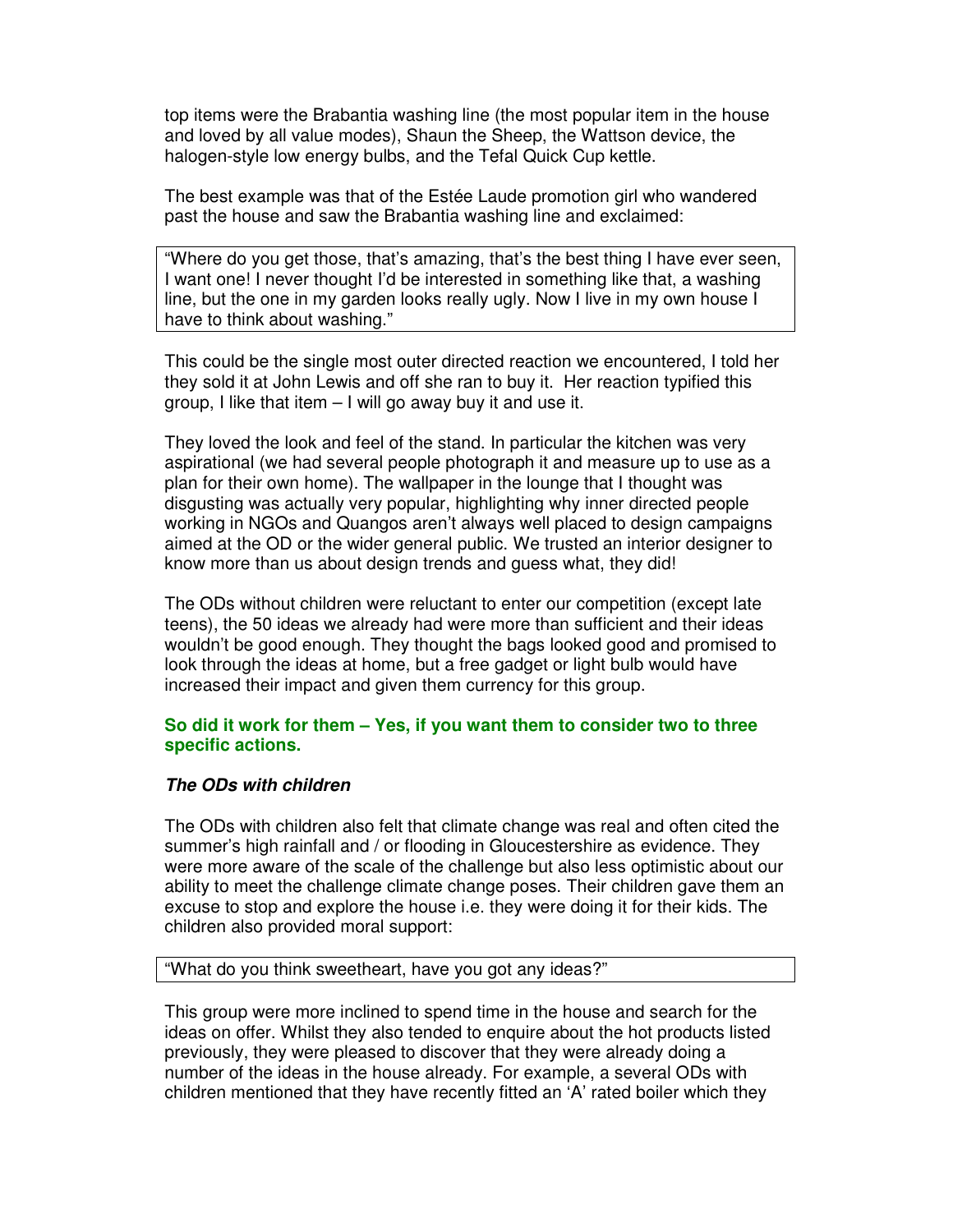saw as both a home improvement measure and an energy saving measure. A win/win investment.

They also liked the gadgets on show that turned things off for them or highlighted wastage i.e. the Eon Powerdown, the Radiplug (remote controlled plugs) and the Wattson. Whilst the Wattson was an attractive product it was often too expensive at £100; however, for the more prosperous ODs it seemed a relatively cheap feature they could add to their home.

As identified by the research their interest in climate change and any actions taken to mediate it are often linked to their children's interest or future. However, the rising cost of energy was a definite concern that made them think about their finances and associated energy use more sustainably. Interestingly, in a few cases, one partner acted as a climate champion and complained bitterly about the lack of interest and action from their partner and children. This transference of guilt empowered them to talk to an energy expert about the energy use in their own home.

They were more inclined to enter the competition and often volunteered a new idea during conversations with our advisors. The trick was to spot this idea and then remind them how clever they were when asking them to answer. These encounters were the most rewarding for our staff as we genuinely talked to people we hadn't engaged previously and felt we gave them knowledge they didn't previously own.

Shaun the Sheep helped draw kids onto the stand. Their parents loved the bags and their look and feel. The washing powder was useful and there was plenty for the kids to do.

**So did it work for them – Yes, they went away feeling a bit greener and more open to the next offering i.e. when their energy supplier drops an insulation offer through the door.**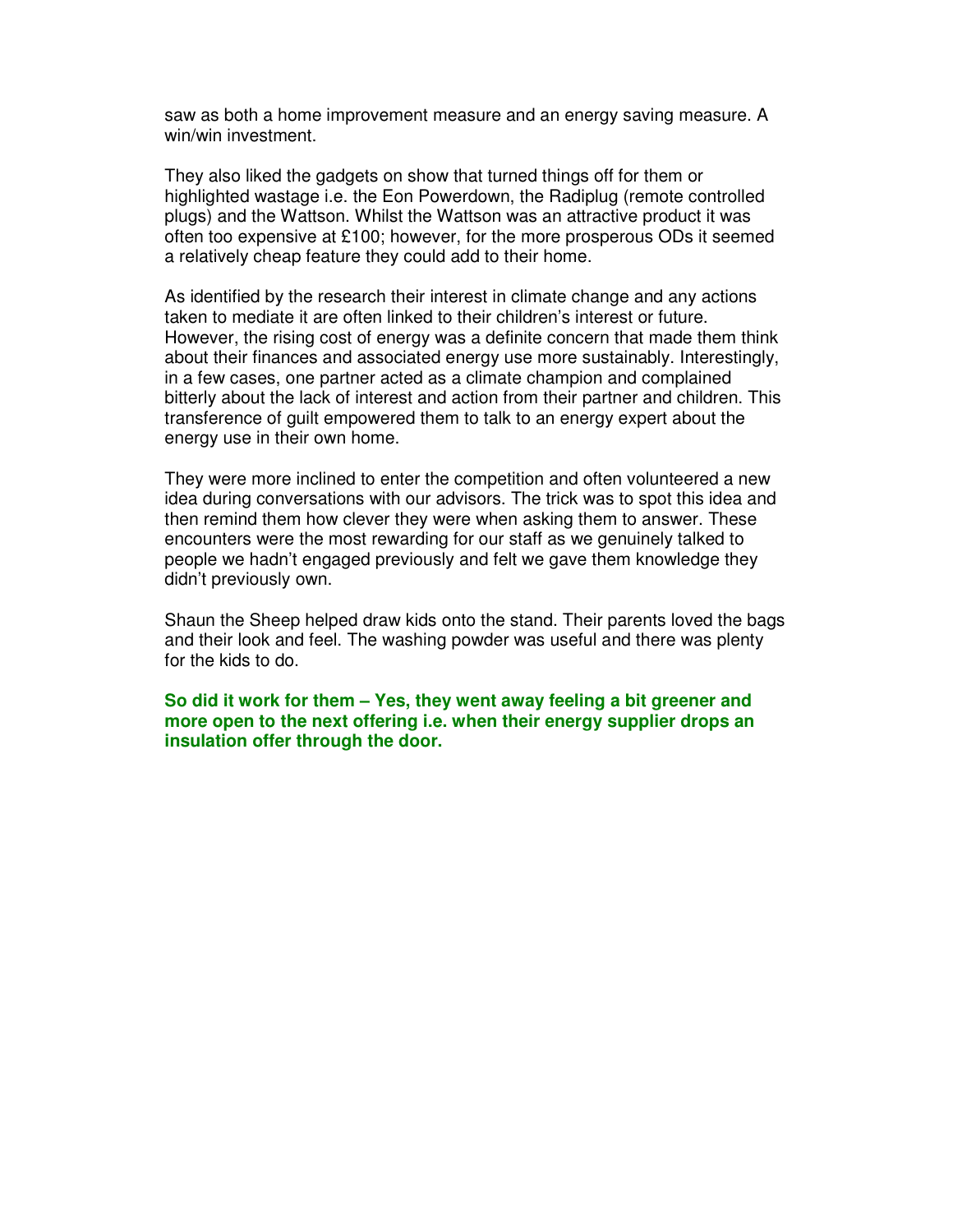## **The Inner Directed**

The IDs seemed often to be divided on both climate change and the 100 ideas house. The majority of IDs that visited the house thought climate change was very real and very serious. They were fully aware of the science and the plethora of actions that they may be able to take to mitigate its impacts. There was a minority group of IDs who thought that climate change either wasn't real or seriously over-hyped for the direct benefit of a company or organisation.

## For the IDs the house was like Marmite, they either loved it or hated it.

The Transcenders were more inclined to come up with lifestyle barriers (often time related) for their own negative behaviours i.e. driving – it's just too far to walk, the buses aren't regular, the buses are expensive or the buses are dirty. The council needed to solve these issues or improve the services for them, then they would happily change the way they behaved.

The concerned ethical's on the other hand were more prepared to take actions that involved time and effort. Recycling plastic was something you did and made allowance for, rather than citing the council's lack of service as a barrier (which both the ODs and Transcenders often did).

# **Transcenders**

The majority of the IDs fitted the Transcender profile and absolutely loved the house. It looked and felt like somewhere they would like to live and they wanted to explore and find all the ideas they already did and note those they could do.

The Transcenders were more inclined to own a multitude of appliances and often already owned a large flat screen television. Interestingly this was often LCD as they knew it used less energy than a similar sized Plasma television.

The competition allowed them to buy into the house. They often entered multiple times in an attempt to make it the 100 ideas 'darker green' house. Once the house became an earthier environment it could truly be their home and somewhere they could plan their bid to save the planet.

## **Concerned Ethicals**

The concerned ethicals probably formed the smaller proportion of IDs visiting the house, and whilst half of them loved the house (also understanding its role to reach an unengaged audience), the other half found some of its features discomforting. So what did they dislike?

- the house had two televisions
- the house had a dishwasher
- the size of the fridge
- the electric hob
- wind turbines in general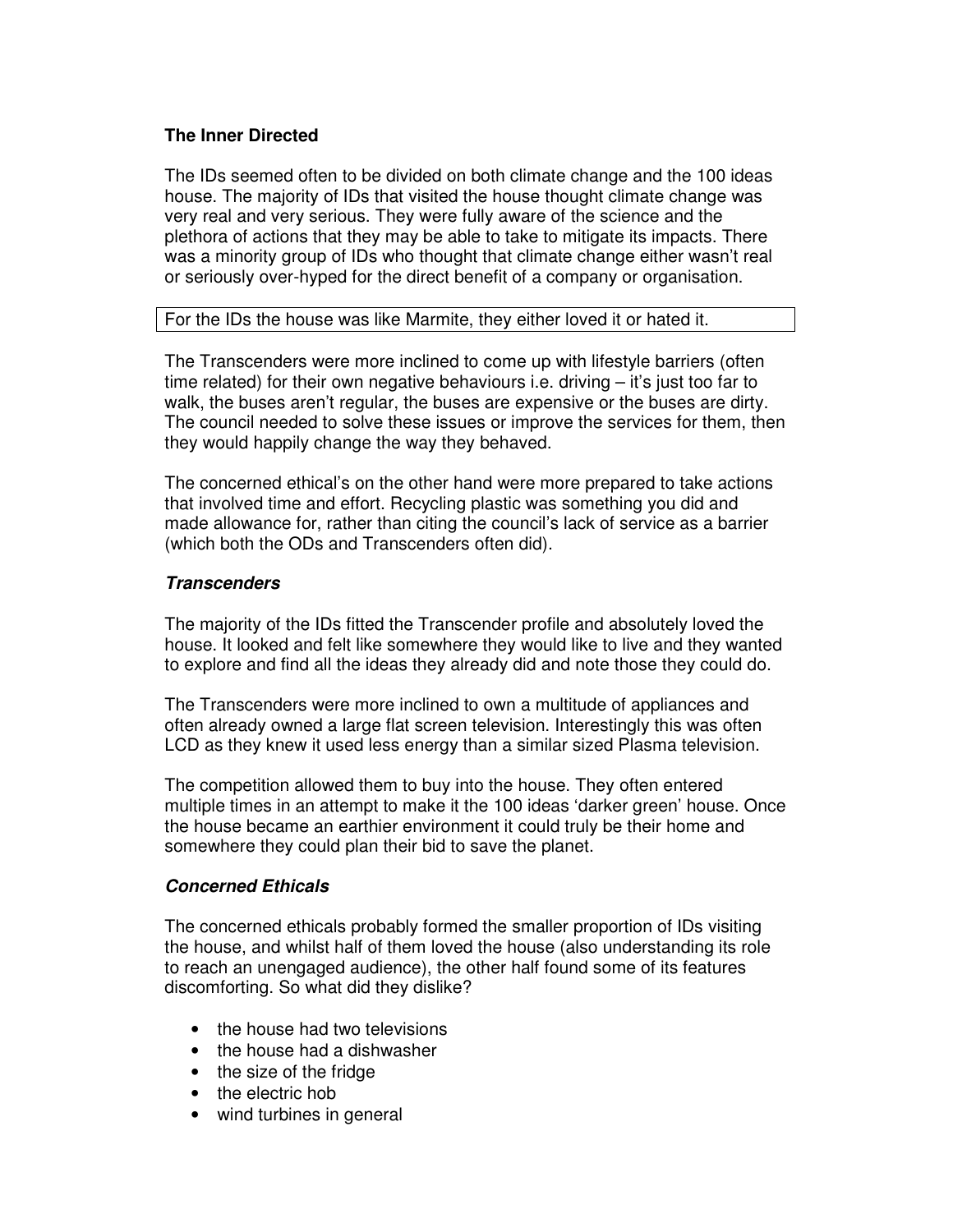The advisors were generally able to win them round by highlighting the green credentials of each idea i.e. the thermocouple hob and the efficiency of a full 'A' rated dishwasher. The issue of wind power; however, was a step to far for some of the more passionate concerned ethicals.

### **So did it work for them – Yes, it worked for the majority but they were doing most the actions.**

### **For some it didn't work and symbolised much that's wrong with the world.**

### **The Sustenance Driven, so-called 'Settlers'**

The settlers were intimidated by the house and formed the smallest proportion of visitors. The house looked too big, too modern and too expensive. Those settlers that visited the house generally had a child of the war mentality to 'reduce, reuse and recycle'. There was a small group of older visitors who felt climate change was just one example of an ongoing degradation of society i.e. immigrants, single mothers, the NHS and much more.

### **'The war children'**

For 'the war children', the issue of climate change was another problem facing mankind. In the past we had managed to overcome these problems but there was a sense that the 'young-uns' today were fundamentally too wasteful to meet the challenge.

They thought the house was a good idea and the more practical and common sense the idea the better. They recycle, use low energy bulbs, cook with a three-tier steamer, turn the lights off, and turn the television off standby (mobility permitting). Saving precious money was an every day issue that underpinned their lifestyle, many of the actions were consequently too expensive or unattainable e.g. the full range of light bulbs was only available online.

## **So did it work for them – No, the majority of settlers didn't engage with the stand, those that did were pleased they weren't wasteful and happy to do their bit.**